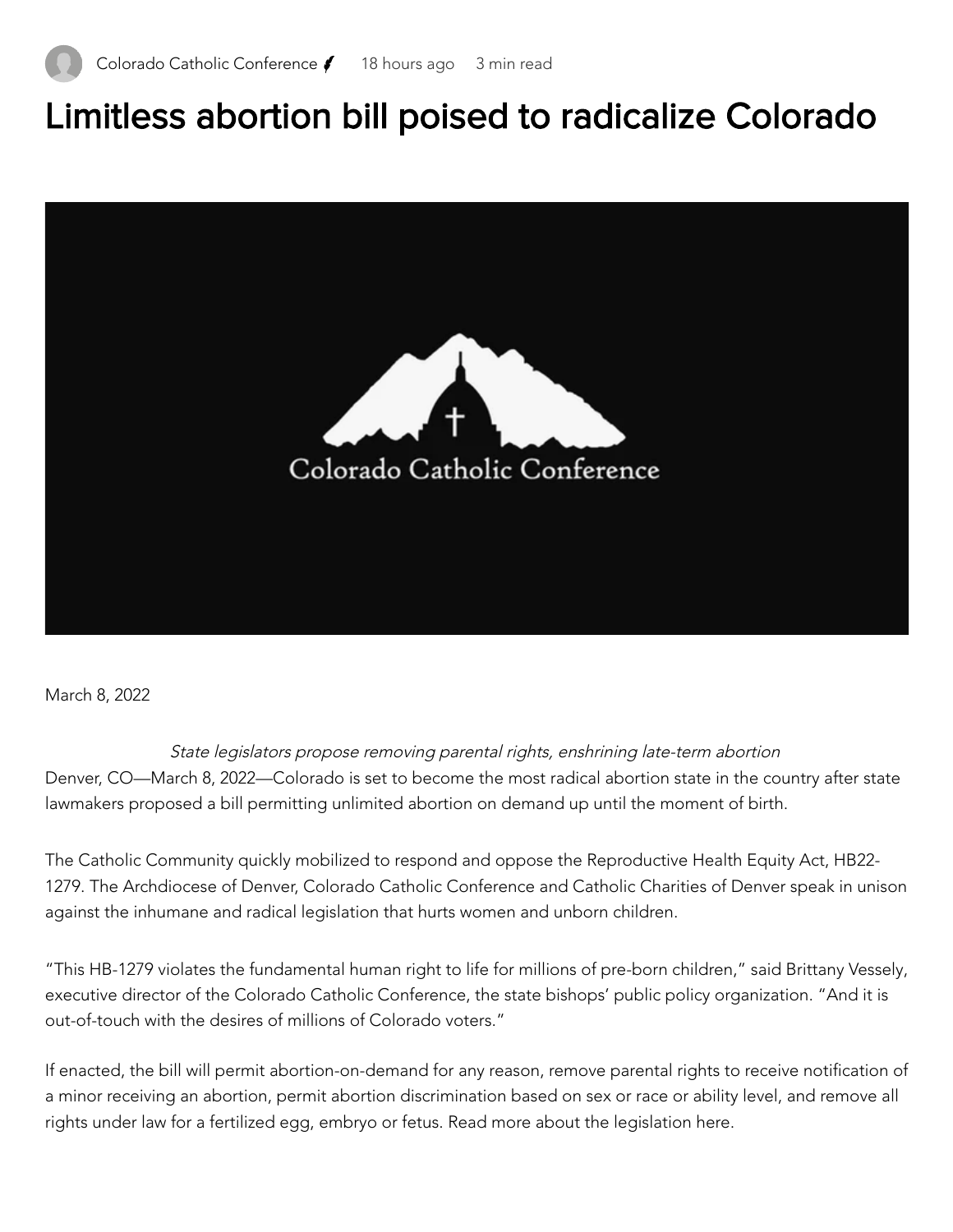All people opposed to radical abortion are invited to attend a public rally in opposition to the bill starting at 11 a.m. Saturday, March 12, at the Colorado State Capitol in downtown Denver.

This radical legislation is proposed in anticipation of the U.S. Supreme Court's decision regarding Dobbs v. Jackson Women's Health, which could overturn Roe v. Wade, the legalization of abortion in 1973, and Planned Parenthood v. Casey.

Although Colorado was the first state to legalize abortion in 1967, a great number of residents oppose abortion and late-term abortion. In 2020, nearly 1.3 million Coloradans voted for Proposition 115 that would have prohibited abortion after 22-weeks gestation in most situations. Meanwhile pro-abortion advocates are positioning Colorado as an "abortion destination" for other states with pro-life legislation.

Many women have spoken about their personal experience with abortion and subsequent change of heart for life. They each received medical care, baby items, emotional support through Marisol Health, a medical clinic and social services outreach under Catholic Charities of Denver that helps women establish a life with their children. In addition, affordable housing, food, early childhood education, counseling and parent support groups are offered to assist women through Catholic Charities' multitude of services.

Kendall first discovered Marisol Health after searching for help on Google.

"After I had my first pregnancy and abortion, I thought I would feel this overwhelming sense of relief and it was the complete the opposite," shared Kendall, who was in college when she experienced an unexpected pregnancy. "I was devastated for a very long time. It took me a lot of work and prayers to get to the place to tolerate my decision. The biggest thing when it comes to abortion is to know that it's not the easy way out."

Local mom Denisa, who has two children, said she also felt fear when facing unexpected pregnancies but later regretted her abortions and going to an abortion facility for help.

"I was going to go have an abortion across the street at Planned Parenthood," said Denisa before she went to Marisol Health's clinic for medical services and support. "I would also go there because to me it was a quick way to solve a problem. With Planned Parenthood, they don't emotionally care why you want to get an abortion. They don't ask you, 'Are you sure certain? How are you feeling?' You don't really get over abortion. It's something I carry every day."

Learn more about Marisol Health at [marisolhealth.com.](https://nam02.safelinks.protection.outlook.com/?url=https%3A%2F%2Fmarisolhealth.com%2F&data=04%7C01%7Cjdeyoung%40dioceseofpueblo.org%7C3b8caf5b33c94ef11bd108da013d368d%7C87643b24e0274cf9a662f3b37194e9a8%7C1%7C0%7C637823660421739621%7CUnknown%7CTWFpbGZsb3d8eyJWIjoiMC4wLjAwMDAiLCJQIjoiV2luMzIiLCJBTiI6Ik1haWwiLCJXVCI6Mn0%3D%7C2000&sdata=8tjw6tLJut2jKQW%2FjdBHfJq6T3H0DyVnKidJGPki1zQ%3D&reserved=0)

## About Catholic Charities of the Archdiocese of Denver

Catholic [Charities](https://nam02.safelinks.protection.outlook.com/?url=http%3A%2F%2Fccdenver.org%2F&data=04%7C01%7Cjdeyoung%40dioceseofpueblo.org%7C3b8caf5b33c94ef11bd108da013d368d%7C87643b24e0274cf9a662f3b37194e9a8%7C1%7C0%7C637823660421739621%7CUnknown%7CTWFpbGZsb3d8eyJWIjoiMC4wLjAwMDAiLCJQIjoiV2luMzIiLCJBTiI6Ik1haWwiLCJXVCI6Mn0%3D%7C2000&sdata=zsc%2FZmD9m%2FsMKeYGiRATiIkMD6EBM8UJyTzSeJq9rgc%3D&reserved=0) has served the Denver community since 1927 and now serves tens of thousands of people each year throughout northern Colorado in seven ministries: Marisol Services; Early Childhood Education; Shelter Services; Archdiocesan Housing; St. Raphael Counseling; Community Outreach including Emergency Assistance, support for Seniors, and a food bank; and Faith in Action. Catholic Charities serves those in need with the help of hundreds of volunteers and through collaboration with Catholic parishes, other Christian churches, local